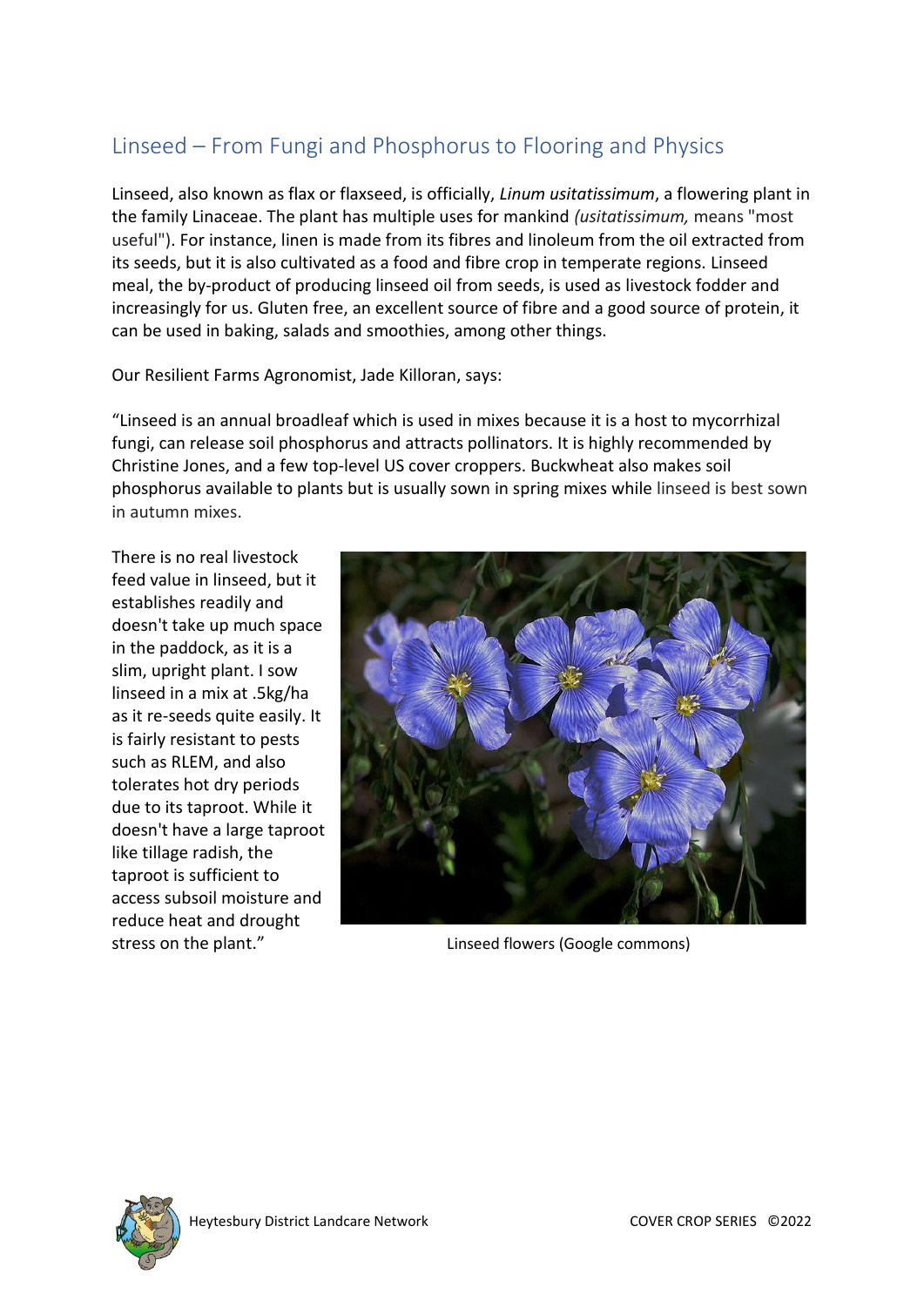## Fungi and phosphorus

Australian soil ecologist, Dr Christine Jones, has lectured all over the world on the subject of soil and in particular the importance of mycorrhizal fungi. Here's what she has to say:

"Much of the initial research into mycorrhizal fungi was related to the uptake of phosphorus. Phosphorus is a highly reactive element. As soon as there's any free phosphorus floating around in the soil, including whatever we may add as fertilizer, it becomes fixed. In other words, it forms a chemical bond with another element like iron or aluminium or calcium, making it unavailable to plants. But certain bacteria produce an enzyme called phosphatase that can break that bond and release the phosphorus. Once released, the phosphorus still has to be transported back to the plant, which is where mycorrhizal fungi come in. As our analytical techniques have become more sophisticated, we've realized that mycorrhizal fungi also transport a wide variety of other nutrients, including nitrogen, sulphur, potassium, calcium, magnesium, iron, and essential trace elements such as zinc, boron, manganese, and copper. In dry times they supply water. Mycorrhizal fungi can extend quite a distance from plant roots. They form networks between plants and colonies of soil bacteria. Plants can communicate with each other via messages sent through these networks. Mycorrhizal fungi are both the highway and the Internet of the soil." Regenfarming.news (published 2015, updated 2021)



*Linum usitatissimum* from Köhler's "Medizinal Pflanzen," 1897 (Google commons)

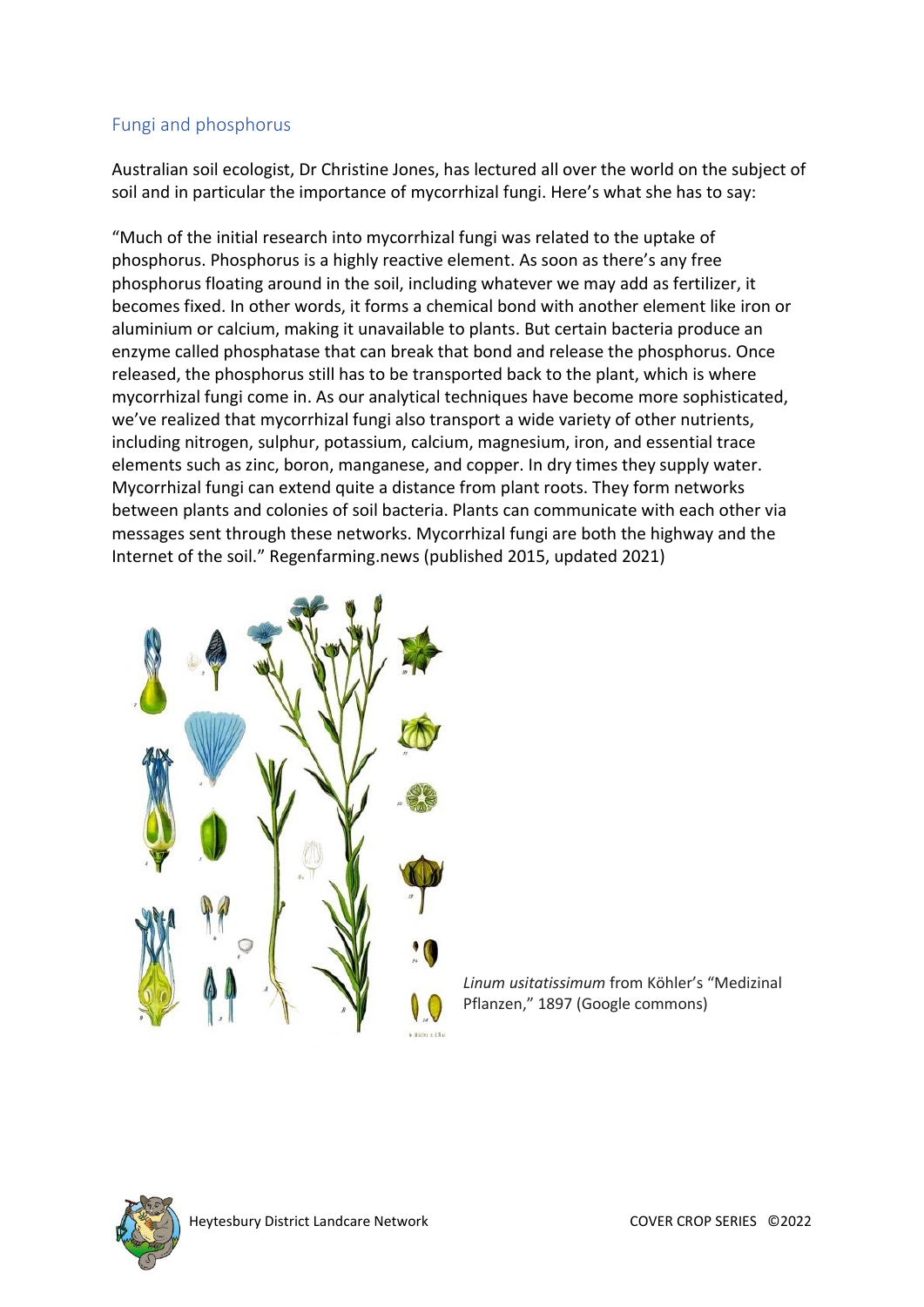### Linen Lingerie

Linseed provided humans with their first plant-based textiles. The earliest underwear would have been made of linen – hence the word lingerie.

The earliest evidence of humans using wild flax as a textile comes from the present-day Republic of Georgia, where spun, dyed, and knotted wild flax fibres found in Dzudzuana Cave date to the Upper Paleolithic, 30,000 years ago.

Flax was cultivated extensively in ancient Egypt, where the temple walls had paintings of flowering flax, and mummies were embalmed using linen. Egyptian priests wore only linen, as flax was considered a symbol of purity. Phoenicians traded Egyptian linen throughout the Mediterranean and the Romans used it for their sails. As the Roman Empire declined, so did flax production. But with laws designed to publicize the hygiene of linen textiles and the health of linseed oil, Charlemagne revived the crop in the eighth century AD. Eventually, Flanders became the major centre of the European linen industry in the Middle Ages. In North America, colonists introduced flax, and it flourished there, but by the early 20th century, cheap cotton and rising farm wages had caused production of flax to become concentrated in northern Russia, which came to provide 90% of the world's output. Since then, flax has lost its importance as a commercial crop, due to the easy availability of more durable fibres.

Flax fibres taken from the stem of the plant are two to three times as strong as cotton fibres. Additionally, flax fibres are naturally smooth and straight. Europe and North America both depended on flax for plantbased cloth until the 19th century, when cotton overtook flax.

Flax / linen exhibit: flax stem, fiber, yarn and woven and knitted linen textiles. Tray and samples of the textile cabinet in the



Textielmuseum in Tilburg. (Google Commons)

### Flax on the Flag

The flax flower is an emblem for Northern Ireland and more topically common flax is the national flower of Belarus. Ukraine's national flower is the sunflower.